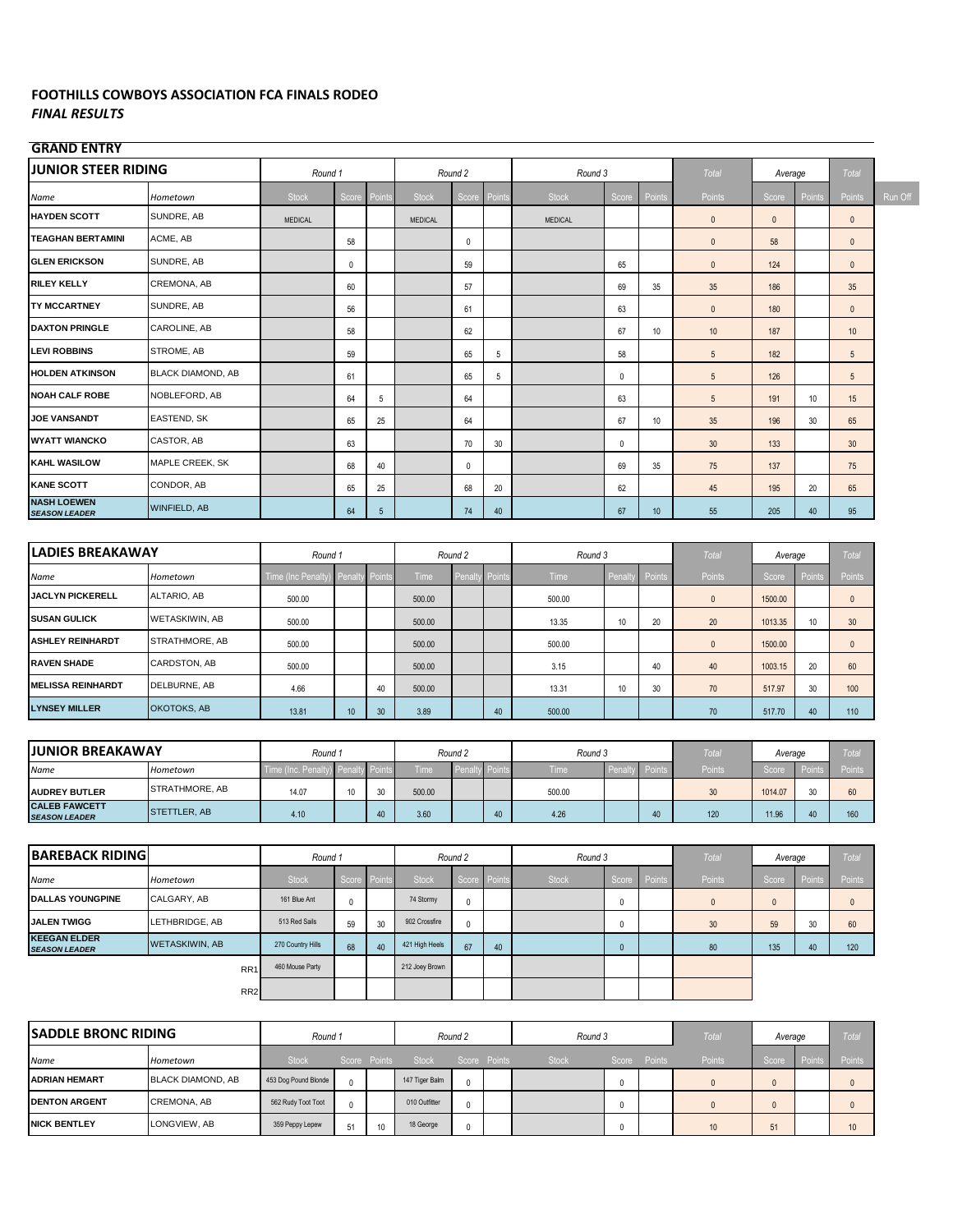| <b>DIXON TATTRIE</b>                      | YOUNGSTOWN, AB              | 651 Miss Lizly     | 64            | 20 | 735 Jet Black | 63 | 10 <sup>°</sup> | 58 | 20 | 50 | 185 | 30 | 80  |
|-------------------------------------------|-----------------------------|--------------------|---------------|----|---------------|----|-----------------|----|----|----|-----|----|-----|
| <b>CODY ALBERTSON</b>                     | CROSSFIELD, AB              | 990 Jingle Horse   |               |    | 707 Barney    | 69 | 40              | 68 | 40 | 80 | 137 | 15 | 95  |
| <b>JAKE HENRY</b><br><b>SEASON LEADER</b> | <b>WHEATLAND COUNTY, AB</b> | 461 Buckeye        | 69            | 30 | 015 Hillbilly | 67 | 30              | 59 | 30 | 90 | 195 | 40 | 130 |
| <b>IBRILEY SCOTT</b>                      | SUNDRE, AB                  | 261 Gaunch Launch  | $\mathcal{L}$ | 40 | 024 Mouse     | 66 | 20              |    |    | 60 | 137 | 15 | 75  |
|                                           | RR <sub>1</sub>             | 121 Crushed Velvet |               |    | 972 Swag      |    |                 |    |    |    |     |    |     |
|                                           | RR <sub>2</sub>             | 462 Hanging Tree   |               |    |               |    |                 |    |    |    |     |    |     |

| <b>TIE DOWN ROPING</b>                        |                          | Round 1            |               |                 |             | Round 2 |               | Round 3     |       |        | <b>Total</b> | Average |        | Total         |
|-----------------------------------------------|--------------------------|--------------------|---------------|-----------------|-------------|---------|---------------|-------------|-------|--------|--------------|---------|--------|---------------|
| Name                                          | Hometown                 | Time (Inc. Penalty | <b>Penalt</b> | Points          | <b>Time</b> | Penalt  | <b>Points</b> | <b>Time</b> | Penal | Points | Points       | Score   | Points | <b>Points</b> |
| <b>BRYCE KULBACKI</b>                         | <b>RED WILLOW, AB</b>    | 500.0              |               |                 | 500.0       |         |               | 500.0       |       |        | $\mathbf{0}$ | 1500.0  |        | $\mathbf{0}$  |
| <b>GARRET HUGHSON</b><br><b>SEASON LEADER</b> | FOREMOST, AB             | 500.0              |               |                 | 500.0       |         |               | 500.0       |       |        | $\mathbf 0$  | 1500.0  |        | $\mathbf{0}$  |
| <b>DANNY FINNERTY</b>                         | DUCHESS, AB              | 500.0              |               |                 | 15.0        |         |               | 10.2        |       | 40     | 40           | 525.2   |        | 40            |
| <b>CHASE KELLETT</b>                          | <b>PICTURE BUTTE, AB</b> | 500.0              |               |                 | 13.0        |         |               | 500.0       |       |        | $\mathbf{0}$ | 1013.0  |        | $\mathbf{0}$  |
| <b>TYSON WRIGHT</b>                           | LETHBRIDGE, AB           | 25.6               | 10            | 10 <sup>°</sup> | 23.6        | 10      |               | 26.1        | 10    |        | 10           | 75.3    | 20     | 30            |
| <b>JORDAN RICHARDSON</b>                      | <b>BLUFFTON, AB</b>      | 12.6               |               | 30              | 500.0       |         |               | 12.3        |       | 30     | 60           | 524.9   | 10     | 70            |
| <b>ROD WARREN</b>                             | <b>BIG VALLEY, AB</b>    | 500.0              |               |                 | 12.0        |         | 30            | 23.4        | 10    |        | 30           | 535.4   |        | 30            |
| <b>KYLE FODEN</b>                             | OKOTOKS, AB              | 23.7               | 10            | 20              | 12.1        |         | 15            | 13.2        |       | 20     | 55           | 49.0    | 30     | 85            |
| <b>COOPER RESCH</b>                           | STETTLER, AB             | 500.0              |               |                 | 9.6         |         | 40            | 500.0       |       |        | 40           | 1009.6  |        | 40            |
| <b>TY HERMAN</b>                              | HILDA, AB                | 11.2               |               | 40              | 12.1        |         | 15            | 15.4        |       | 10     | 65           | 38.7    | 40     | 105           |

| <b>JUNIOR BULL RIDING</b>                   |                     | Round 1      |              |                 |                   | Round 2 |         | Round 3      |       |        | <b>Total</b> | Average |        | Total         |
|---------------------------------------------|---------------------|--------------|--------------|-----------------|-------------------|---------|---------|--------------|-------|--------|--------------|---------|--------|---------------|
| Name                                        | Hometown            | <b>Stock</b> | Score        | Points          | <b>Stock</b>      | Score   | Points. | <b>Stock</b> | Score | Points | Points       | Score   | Points | <b>Points</b> |
| <b>KESTON LOEWEN</b>                        | <b>WINFIELD, AB</b> | A7 Dean      | $\mathbf{0}$ |                 | 921 Jams & Jelly  | 60      |         |              | 61    | 20     | 20           | 121     |        | 20            |
| <b>KEGAN BISHELL</b>                        | <b>CONSORT, AB</b>  | 2 Kojack     | 62           | 20              | F4 Joe Exotic     | 0       |         |              | 58    | 10     | 30           | 120     |        | 30            |
| <b>GORDON ERICKSON</b>                      | <b>SUNDRE, AB</b>   | B7 Leroy     | 61           | 10 <sup>°</sup> | 87                | 67      | 30      |              | 69    | 40     | 80           | 197     | 40     | 120           |
| <b>BEAU GARDNER</b><br><b>SEASON LEADER</b> | ARROWWOOD, AB       | 316 Lionel   | 56           |                 | 62 Jake The Snake | 73      | 40      |              | 67    | 30     | 70           | 196     | 30     | 100           |
| <b>GRIFFEN KOESTER</b>                      | ROCKYFORD, AB       | 50 Pokerface | 63           | 30              | 702 Red Claw      | 65      | 20      |              | 0     |        | 50           | 128     | 10     | 60            |
| <b>BRAHMER GAEHRING</b>                     | COUTTS, AB          | 2B Stingwray | 66           | 40              | 28                | 63      | 10      |              | 0     |        | 50           | 129     | 20     | 70            |
|                                             | RR <sub>1</sub>     | Jr Thomas    |              |                 | Wacky Tabacky     |         |         |              |       |        |              |         |        |               |
|                                             | RR <sub>2</sub>     |              |              |                 |                   |         |         |              |       |        |              |         |        |               |

| <b>ISTEER WRESTLING</b>                     |                           | Round 1 |        |           |      | Round 2               |    | Round 3 |    |                | Total        | Average |        | <b>Total</b> |
|---------------------------------------------|---------------------------|---------|--------|-----------|------|-----------------------|----|---------|----|----------------|--------------|---------|--------|--------------|
| Name                                        | Hometown                  | Time    | Penalt | ty Points | Time | <b>Penalty Points</b> |    | Time    |    | Penalty Points | Points       | Score   | Points | Points       |
| <b>CARTER MCINTYRE</b>                      | SUNDRE, AB                | 500.0   |        |           | 500  |                       |    | 500.0   |    |                | $\mathbf{0}$ | 1500.0  |        |              |
| <b>BART HOLLOWAY</b>                        | SIKSIKA, AB               | 500.0   |        |           | 500  |                       |    | 24.2    | 10 | 30             | 30           | 1024.2  | 10     | 40           |
| <b>KEENAN CRANE</b>                         | CARDSTON, AB              | 500.0   |        |           | 15.1 | 10                    | 30 | 500.0   |    |                | 30           | 1015.1  | 20     | 50           |
| <b>GLEN ALLEN NASH</b>                      | <b>DRAYTON VALLEY, AB</b> | 500.0   |        |           | 14.3 | 10 <sup>°</sup>       | 40 | 500.0   |    |                | 40           | 1014.3  | 30     | 70           |
| <b>WYATT WILSON</b><br><b>SEASON LEADER</b> | RIMBEY, AB                | 8.6     |        | 40        | 500  |                       |    | 15.5    | 10 | 40             | 80           | 524.1   | 40     | 120          |

## **INTERMISSION**

| <b>LADIES BARREL RACING</b> |                          | Round 1                    |        |             | Round 2        |                 | Round 3     |                 | Total        | Average |                 | <b>Total</b>     |         |
|-----------------------------|--------------------------|----------------------------|--------|-------------|----------------|-----------------|-------------|-----------------|--------------|---------|-----------------|------------------|---------|
| Name                        | Hometown                 | Time (Inc Penalty) Penalty | Points | <b>Time</b> | Penalty Points |                 | <b>Time</b> | Penalty Points  | Points       | Score   | Points          | Points           | Run Off |
| <b>SUSAN GULICK</b>         | <b>WETASKIWIN, AB</b>    | 16.228                     | 30     | 16.050      |                | 30              | 500,000     |                 | 60           | 532,278 |                 | 60               |         |
| <b>TIFFANY WATSON</b>       | <b>PINCHER CREEK, AB</b> | 16.255                     | 20     | 16.064      |                | 20              | 16.030      | 10              | 50           | 48,349  | 20              | 70               |         |
| <b>DAYNA SEWELL</b>         | SUNDRE, AB               | 16.463                     |        | 15,933      |                | 40              | 15.894      | 30 <sup>°</sup> | 70           | 48.290  | 30              | 100 <sup>1</sup> | 21.105  |
| <b>BRANDY VOGT</b>          | CRANBROOK, BC            | 16.154                     | 40     | 16.289      |                |                 | 16.020      | 20              | 60           | 48.463  | 10 <sup>°</sup> | 70               |         |
| <b>KIRBY PENTTILA</b>       | CALGARY, AB              | 16.289                     | 10     | 16.182      |                | 10 <sup>°</sup> | 15,673      | 40              | 60           | 48.144  | 40              | 100              | 21.15   |
| <b>KAITLYN JACOBSON</b>     | OKOTOKS, AB              | 16,660                     |        | 16,400      |                |                 | 17.716      |                 | $\mathbf{0}$ | 50,776  |                 | $\mathbf{0}$     |         |
| <b>LYNSEY MILLER</b>        | OKOTOKS, AB              | 16.807                     |        | 16.286      |                |                 | 16.267      |                 | $\Omega$     | 49.360  |                 | $\mathbf{0}$     |         |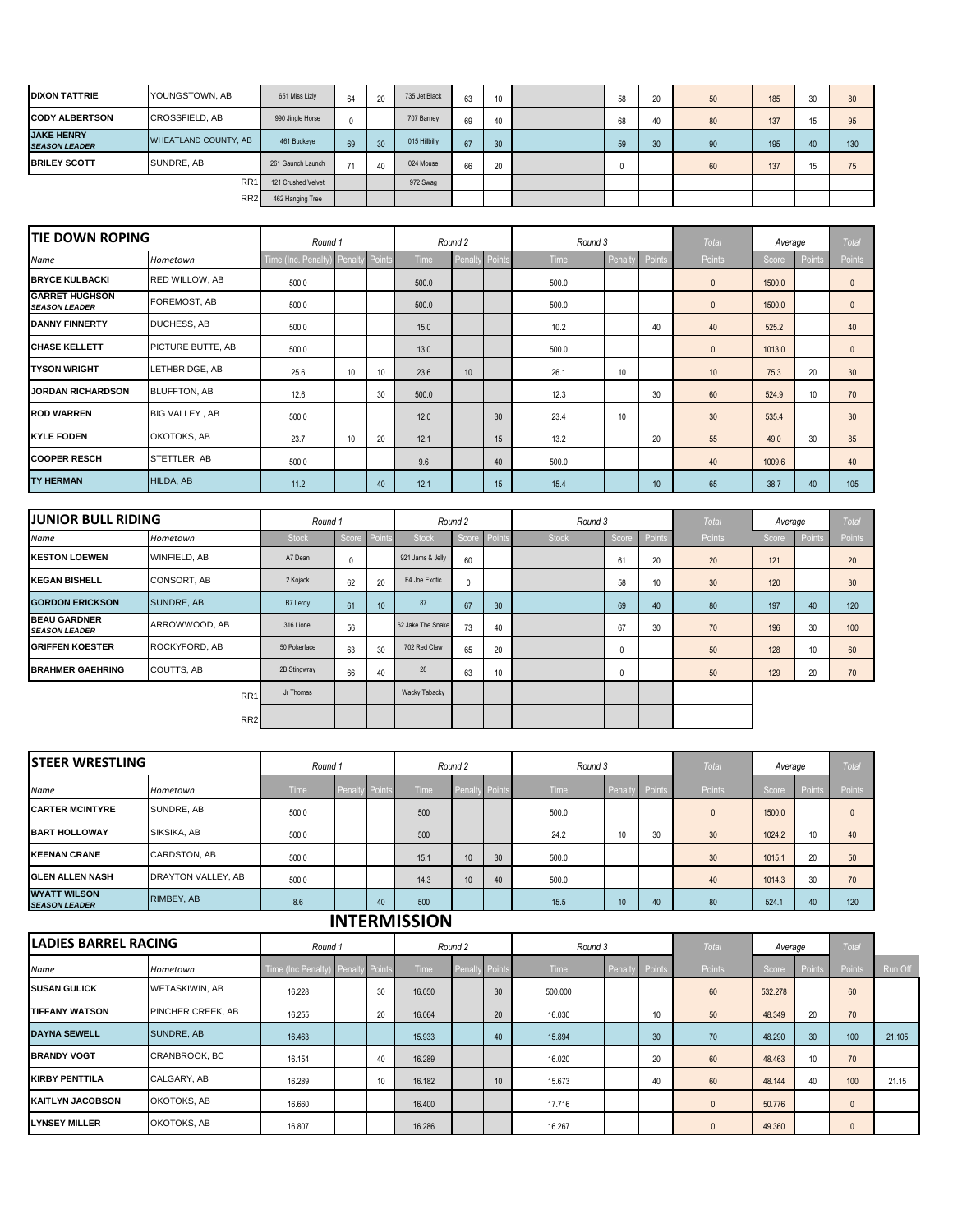| <b>DIANE SEWELL</b>                           | SUNDRE, AB            | 17,603 |    | 16.475 |  | 16.124 |  | 50,202 | $\Omega$     |  |
|-----------------------------------------------|-----------------------|--------|----|--------|--|--------|--|--------|--------------|--|
| <b>SHANNON VAN BUSKIRK</b>                    | <b>CLARESHOLM, AB</b> | 17.243 |    | 17.375 |  | 24.511 |  | 59.129 | $\mathbf{0}$ |  |
| <b>SHARYL MALIN</b>                           | OKOTOKS, AB           | 16.883 |    | 21.783 |  | 22.288 |  | 60.954 | $\mathbf{0}$ |  |
| <b>BOBBIE GOODWIN</b>                         | CRANBROOK, BC         | 16.979 |    | 21.713 |  | 21.897 |  | 60,589 | $\mathbf{0}$ |  |
| <b>AMARA FINNERTY</b><br><b>SEASON LEADER</b> | <b>HIGH RIVER, AB</b> | 22.323 | э  | 16.428 |  | 21.150 |  | 59,901 | $\mathbf{0}$ |  |
| <b>LYNN MCGONIGLE</b>                         | WHEATLAND COUNTY, AB  | 27.198 | 10 | 16,876 |  | 21.582 |  | 65.656 | $\Omega$     |  |

| <b>JUNIOR BARREL RACING</b>                 |                      | Round 1           |        |        |         | Round 2 |        | Round 3 |         |        | Total           | Average  |        | Total         |
|---------------------------------------------|----------------------|-------------------|--------|--------|---------|---------|--------|---------|---------|--------|-----------------|----------|--------|---------------|
| Name                                        | Hometown             | Time (Inc Penalt) | Penalt | Points | Time    | Penalt  | Points | Time    | Penalty | Points | Points          | Score    | Points | <b>Points</b> |
| <b>ZOE BUECKERT</b>                         | OKOTOKS, AB          | 16.484            |        | 40     | 16.174  |         | 20     | 16.335  |         | 30     | 90              | 48.993   | 30     | 120           |
| <b>AMY NAISMITH</b><br><b>SEASON LEADER</b> | <b>BRANT, AB</b>     | 16.628            |        | 30     | 16.098  |         | 30     | 15.976  |         | 40     | 100             | 48.702   | 40     | 140           |
| <b>JAYDEN DONALD</b>                        | CRANBROOK, BC        | 21.322            | 5      |        | 16.018  |         | 40     | 21.371  | 5       |        | 40              | 58.711   |        | 40            |
| <b>RHEGAN SHADE</b>                         | LETHBRIDGE, AB       | 16.857            |        | 20     | 21.364  | 5       |        | 16.645  |         | 10     | 30              | 54.866   | 10     | 40            |
| <b>MARY SALIBA</b>                          | CALGARY, AB          | 17.390            |        |        | 16.601  |         | 10     | 21.894  | 5       |        | 10              | 55.885   |        | 10            |
| <b>RHYS DESMET</b>                          | WHEATLAND COUNTY, AB | 16.920            |        | 10     | 29.894  | 10      |        | 16.485  |         | 20     | 30 <sup>°</sup> | 63.299   |        | 30            |
| <b>INEVEAH LITTLE BEAR</b>                  | MORLEY, AB           | 17.294            |        |        | 21.958  | 5       |        | 17.129  |         |        | $\mathbf{0}$    | 56.381   |        | $\mathbf{0}$  |
| <b>LUCILE SIRODOT</b>                       | CALGARY, AB          | 17.113            |        |        | 17.103  |         |        | 17.661  |         |        | $\mathbf{0}$    | 51.877   | 20     | 20            |
| <b>TRINITY SEWELL</b>                       | SPARWOOD, BC         | 17.375            |        |        | 21.588  | 5       |        | 21.421  | 5       |        | $\mathbf{0}$    | 60.384   |        | $\mathbf{0}$  |
| <b>JOLIE DESMET</b>                         | WHEATLAND COUNTY, AB | 21.966            | 5      |        | 26,775  | 10      |        | 16.827  |         |        | $\mathbf{0}$    | 65.568   |        | $\mathbf{0}$  |
| <b>PRESLEY RYAN</b>                         | CALGARY, AB          | 500.000           |        |        | 500.000 |         |        | 500.000 |         |        | $\mathbf{0}$    | 1500.000 |        | $\mathbf{0}$  |

| <b>IPEE WEE BARREL RACING</b>                 |              | Round 1          |                 |    | Round 2 |           |    | Round 3 |       |          | Tota   | Average |    | Tota          |
|-----------------------------------------------|--------------|------------------|-----------------|----|---------|-----------|----|---------|-------|----------|--------|---------|----|---------------|
| Name                                          | Hometown     | Time (Inc Penalt | ) Penaity Point |    | l ime   | I Penalty |    | l ime   | Penal | v Points | Points | Score   |    | <b>Points</b> |
| <b>ALLEY BUECKERT</b><br><b>SEASON LEADER</b> | OKOTOKS, AB  | 16.266           |                 |    | 16.180  |           | 40 | 16.049  |       | 40       | 120    | 48.495  | 40 | 160           |
| <b>BROOKE ANDERSON</b>                        | OKOTOKS, AB  | 16.664           |                 |    | 16,746  |           | 20 | 22,450  |       |          | 60     | 55,860  | 10 | 70            |
| <b>CHECOTAH</b><br><b>MANY GREY HORSES</b>    | CARDSTON, AB | 16.905           |                 | 10 | 16.415  |           | 30 | 16.952  |       | 20       | 60     | 50.272  | 20 | 80            |
| <b>MOLLY BECKER</b>                           | ALIX. AB     | 16.787           |                 | 20 | 16,898  |           |    | 16.513  |       | 30       | 60     | 50.198  | 30 | 90            |

| <b>NOVICE HORSE RIDING</b>                    |                       | Round 1            |       |                 | Round 2         |       |      | Round 3      |       |        | <b>Total</b> | Average |        | <b>Total</b>  |
|-----------------------------------------------|-----------------------|--------------------|-------|-----------------|-----------------|-------|------|--------------|-------|--------|--------------|---------|--------|---------------|
| <b>Name</b>                                   | Hometown              | <b>Stock</b>       | Score | <b>F</b> POINTS | <b>Stock</b>    | Score | Poin | <b>Stock</b> | Score | Points | Points       | Score   | Points | <b>Points</b> |
| <b>JARED CORREIA</b>                          | CALGARY, AB           | 352 Buffalo Briefs | 60    | 10              | 201 Joe King    | 57    |      |              | 61    |        | 10           | 178     |        | 10            |
| <b>BRILEY SCOTT</b>                           | SUNDRE, AB            | 153 Hay Bear       | 59    |                 | 008 Miss Kitty  | 71    | 35   |              | 68    | 35     | 70           | 198     | 20     | 90            |
| <b>BLAIN PENGELLY</b><br><b>SEASON LEADER</b> | <b>CAROLINE, AB</b>   | 032 Boomer Johnson | 64    | 20              | J22 Silk Screen | 64    | 20   |              | 63    | 10     | 50           | 191     | 10     | 60            |
| <b>COLTEN POWELL</b>                          | <b>INNISFAIL, AB</b>  | 912 Summer Wages   | 68    | 40              | 419 Yellow Moon | 63    | 10   |              | 68    | 35     | 85           | 199     | 30     | 115           |
| <b>DALLAS ALBERTSON</b>                       | <b>CROSSFIELD, AB</b> | 368 Soldier Blue   | 65    | 30              | 003 Trap Line   | 71    | 35   |              | 64    | 20     | 85           | 200     | 40     | 125           |
|                                               | RR <sub>1</sub>       | 202 Sweet Spot     |       |                 | 11 Sunny Side   |       |      |              |       |        |              |         |        |               |
|                                               | RR <sub>2</sub>       | 362 Poverty Bend   |       |                 |                 |       |      |              |       |        |              |         |        |               |

| <b>TEAM ROPING</b>                              |                                               | Round 1     |   |                | Round 2     |                 |    | Round 3     | Total   | Average |               | Total  |        |               |
|-------------------------------------------------|-----------------------------------------------|-------------|---|----------------|-------------|-----------------|----|-------------|---------|---------|---------------|--------|--------|---------------|
| <b>HEADER</b>                                   | <b>HEELER</b>                                 | <b>Time</b> |   | Penalty Points | <b>Time</b> | Penalty Points  |    | <b>Time</b> | Penalty | Points  | <b>Points</b> | Score  | Points | <b>Points</b> |
| <b>LANDEN WARREN</b><br><b>BIG VALLEY, AB</b>   | <b>COLE WARREN</b><br><b>BIG VALLEY, AB</b>   | 500.0       |   |                | 500         |                 |    | 500.0       |         |         |               | 1500.0 |        | $\mathbf{0}$  |
| <b>MACK SMITH</b><br>TEES, AB                   | <b>ORRIN ELLIS</b><br><b>IRON RIVER, AB</b>   | 500.0       |   |                | 500         |                 |    | 11.4        | 5       |         |               | 1011.4 |        | $\mathbf{0}$  |
| <b>GARRET HUGHSON</b><br>FOREMOST, AB           | <b>DALLAS BULL</b><br>HIGH RIVER, AB          | 500.0       |   |                | 500         |                 |    | 500.0       |         |         | 0             | 1500.0 |        | $\Omega$      |
| <b>RYAN MILLER</b><br>LANGDON, AB               | <b>DAVID MICK</b><br>ROCKYVIEW COUNTY, AB     | 500.0       |   |                | 17.1        | 10 <sup>1</sup> |    | 500.0       |         |         |               | 1017.1 |        | $\Omega$      |
| <b>DARCY DIXON</b><br>MORLEY, AB                | <b>KEENAN CRANE</b><br>CARDSTON, AB           | 500.0       |   |                | 6.8         |                 |    | 6.6         |         | 25      | 25            | 513.4  |        | 25            |
| <b>WYATT WILSON</b><br><b>RIMBEY AB</b>         | <b>STEVEN LANDIN</b><br><b>INNISFAIL, AB</b>  | 12.3        | 5 |                | 13.3        | 5               |    | 500.0       |         |         | $\mathbf{0}$  | 525.6  |        | $\Omega$      |
| <b>GLEN ALLEN NASH</b><br>DRAYTON VALLEY, AB    | <b>CLINT SANDERCOCK</b><br>DRAYTON VALLEY, AB | 10.7        | 5 |                | 6.8         |                 |    | 9.0         |         | 10      | 10            | 26.5   | 10     | 20            |
| <b>MELISSA REINHARDT</b><br>DELBURNE, AB        | <b>CORY BECKER</b><br>ALIX, AB                | 8.9         |   |                | 7.9         |                 |    | 500.0       |         |         | $\mathbf{0}$  | 516.8  |        | $\Omega$      |
| <b>TOM HERMAN</b><br>HILDA, AB                  | <b>TY HERMAN</b><br>HILDA, AB                 | 8.6         |   | 10             | 7.5         |                 |    | 6.6         |         | 25      | 35            | 22.7   | 40     | 75            |
| <b>MURRAY MCGONIGLE</b><br>WHEATLAND COUNTY, AB | <b>RANDON ROSS</b><br>BOTHA, AB               | 500.0       |   |                | 6.7         |                 | 15 | 500.0       |         |         | 15            | 1006.7 |        | 15            |